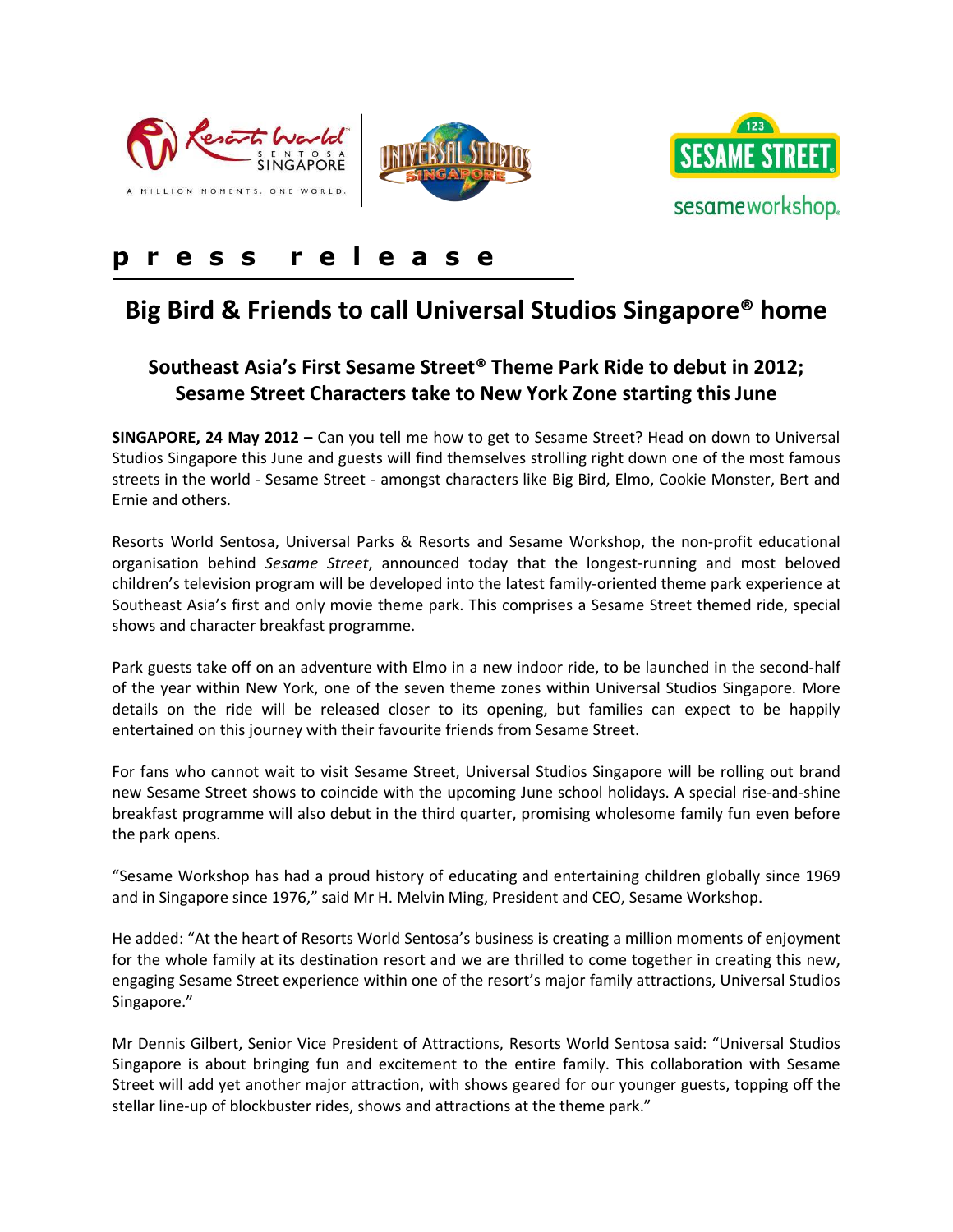He added: "With its portfolio of loveable characters such as Big Bird, Elmo, and Cookie Monster whom many generations have grown up with, Sesame Street has captured the attention of the Asian audience for decades, and continues to be enjoyed by children globally. I am confident that the new attraction and shows will bring joy and laughter to children and adults alike."

Kicking off on 28<sup>th</sup> May will be a new Sesame Street performance at the steps of the New York Library. The 12-minute stage show, fondly called "When I Grow Up", features a vast cast of all-time Sesame Street favourites, including Big Bird, Elmo, Cookie Monster, Bert and Ernie, Grover and Abby Cadabby. Oscar will also join the line-up in "Our Favourite Things", one of the two street shows; the other titled "Dance with Bert and Ernie". These characters will also meet and greet park guests daily for close-up photo-opportunities.

Following the launch of the shows, special Sesame Street merchandise – exclusive to the theme park – will also go on sale. Guests can expect three new themed retail outlets, including a Sesame Street School Bus driving into Universal Studios Singapore come July.

Guests yearning for even more Sesame Street can soon satisfy their craving at an exclusive character breakfast with its stars. Dining at Loui's Pizza, guests can get an up-close and fun dining experience with their Sesame Street friends, while feasting on a premium breakfast buffet spread. The Sesame Street Character Breakfast will be held on selected weekends and holidays from 9:00am to 10.30am. The breakfast is not included in the day-pass to Universal Studios Singapore, and guests will need to reserve their tickets online or purchase their tickets onsite at the park's ticketing booth.

Today's announcement of Universal Studios Singapore's new Sesame Street experience kick starts a series of exciting developments at Singapore's first integrated resort, as it gears towards its full opening by the end of the year. Over the next few months, Resorts World Sentosa will open its destination spa, by ESPA, followed by a water theme park and aquarium, which will then complete the world's largest oceanarium – Marine Life Park.

For more information and to reserve tickets to Universal Studios Singapore, guests can visit [www.rwsentosa.com](http://www.rwsentosa.com/) or call our reservation hotline at +65 6577 8899.

- End -

#### **About Resorts World Sentosa**

Resorts World Sentosa (RWS), Singapore's first integrated resort is located on the resort island of Sentosa. Spanning 49 hectares, the resort opened in January 2010 and welcomed 15 million visitors in its opening year. RWS is home to the region's first-and-only Universal Studios theme park, a Maritime Experiential Museum and Aquarium, a casino, luxurious accommodation in six unique hotels, the Resorts World Convention Centre, celebrity chef restaurants as well as specialty retail outlets. The resort also offers entertainment ranging from its resident theatrical circus spectacular Voyage de la Vie, to public attractions such as the Crane Dance and the Lake of Dreams. Still to come are a destination spa and the world's largest oceanarium, the Marine Life Park. Resorts World Sentosa is wholly owned by Genting Singapore, a company of the Genting Group.

For more information, please visi[t www.rwsentosa.com.](http://www.rwsentosa.com/)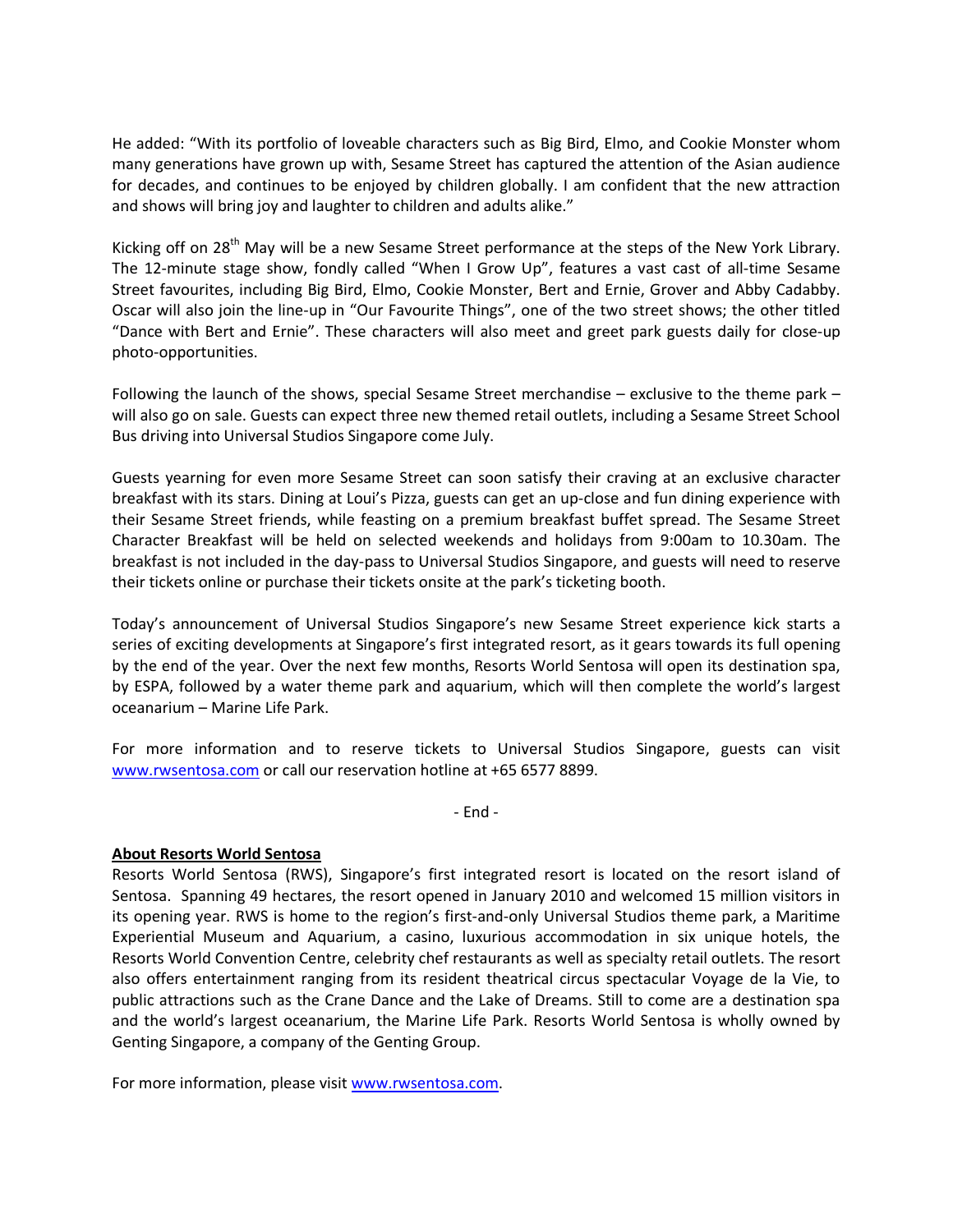#### **About Universal Park & Resorts**

Universal Parks & Resorts (UPR), a unit of Comcast Corporation's NBCUniversal, encompasses today's most relevant and popular entertainment experiences, creating emotional connections with guests around the world. Each year, millions of guests visit Universal theme parks to experience thrilling, worldfamous attractions that use ground-breaking technology and cannot be found anywhere else. With three-time Academy Award winner Steven Spielberg as creative consultant, its theme parks are known for some of the most thrilling and technologically advanced "ride-the-movies" motion picture and television show-based attractions.

NBCUniversal owns and operates a valuable portfolio of news, sports and entertainment networks; Universal Studios, a premier motion picture company; significant television production operations; a leading television stations group; and world-renowned theme parks. NBCUniversal is 51% owned by Comcast, and 49% owned by General Electric.

#### **About Sesame Workshop**

Sesame Workshop is the nonprofit educational organization that revolutionized children's television programming with the landmark Sesame Street. The Workshop produces local Sesame Street programs, seen in over 150 countries, and other acclaimed shows, including The Electric Company, to help bridge the literacy gap. Beyond television, the Workshop produces content for multiple media platforms on a wide range of issues including literacy, health and military deployment. Initiatives meet specific needs to help young children and families develop critical skills, acquire healthy habits and build emotional strength to prepare them for lifelong learning. Learn more at [www.sesameworkshop.org.](http://www.sesameworkshop.org/)

#### **MEDIA CONTACTS:**

**Sesame Workshop** Beatrice Chow Tel: +1 (212) 875-6586 [beatrice.chow@sesame.org](mailto:beatrice.chow@sesameworkshop.org)

**Resorts World Sentosa** Clement Ng / Robin Goh Tel: + 65 6577-9761 / +65 6577-9778 [clement.xjng@rwsentosa.com](mailto:clement.xjng@rwsentosa.com) / [robin.goh@rwsentosa.com](mailto:robin.goh@rwsentosa.com)

#### **Weber Shandwick (for Resorts World Sentosa)** Ashwin Seshadri / Stephanie Aw Yong Tel: +65 6825 8021 / +65 6825 8017 [aseshadri@webershandwick.com](mailto:aseshadri@webershandwick.com) / [sawyong@webershandwick.com](mailto:sawyong@webershandwick.com)